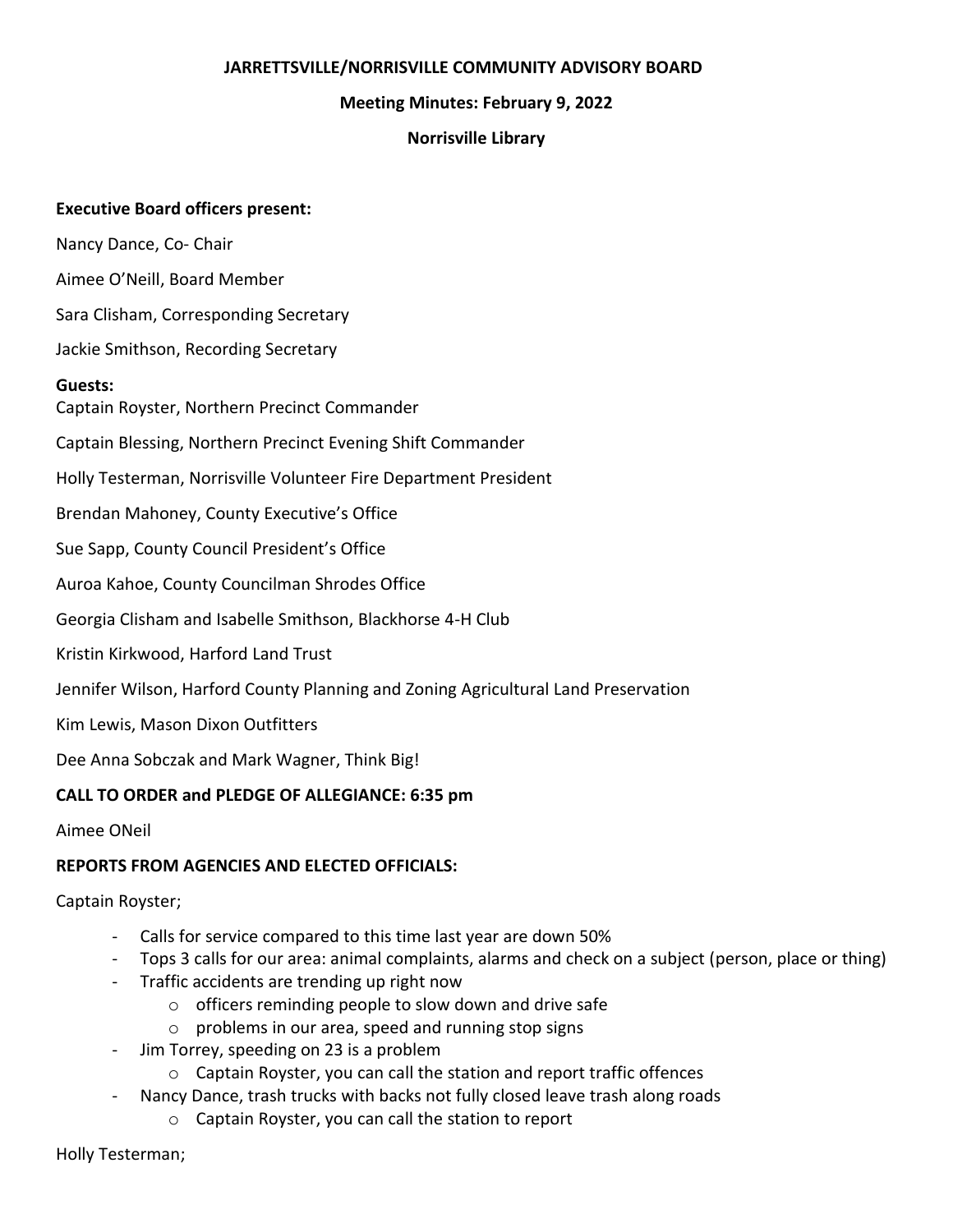- Norrisville Fire Department is always looking for new members
- Upcoming event: Bingo March 4<sup>th</sup>, 6 pm

## Brendon Mahoney;

- April  $1<sup>th</sup>$ , deadline for seniors and veterans applying for Harford County's real estate tax credit o More info: 410-638-3450 or [www.harfordcountymd.gov](http://www.harfordcountymd.gov/)
- Tomorrow February 10<sup>th</sup>, Harford County will have a day of remembrance for our 2 officers lost 6 years ago and the 3 Baltimore City Fire Fighters lost recently

#### Sue Sapp;

- Handed out recent Council Meeting Highlights
- If you would like the Council Meeting Highlights emailed to you, please let her know

#### Auroa Kahoe**;**

- No news to report
- Please call or email with any questions or concerns
- Chad is attending a Lion's Club meeting this evening

## **Local 4-H Club:**

Harford County Blackhorse 4-H Club;

- 4-Hers are getting back to meetings and events since Covid
- Steer tagging and weigh in was held recently at the fairgrounds
- Everyone is working hard on their projects for the 2022 Harford County Farm Fair

### **Speaker:**

Kristin Kirkwood and Jennifer Wilson;

- Conservation Easements, Harford County currently has 60,000 acres under permanent easement with a goal of 75,000 acres total
- Agricultural Land Preservation Department, part of Harford County's Planning and Zoning Department.
- Harford Land Trust is a Non profit organization started by citizens.
	- $\circ$  Several options exist such as county or state easements and the Rural Legacy program.
	- $\circ$  Easements are voluntary and become a permanent part of a property's title.
	- o Agricultural and personal recreation use is permitted on conservation easements
	- $\circ$  Conservations are a way to pull equity out of your property without selling, guarantying it remains open space
	- o Incentives include money now or tax credit options
- Please contact Harford County Agricultural Land Preservation or Harford Land Trust for more information
	- o After listening to your conservation goals, they can recommend the program that will best fit you.

#### **LOCAL BUSINESS:**

Kim Lewis;

- Fawn View Meadow Dairy and Mason Dixon Outfitters
- Farm located on Channel Rd, Hunting Preserve located on Mason Dixon Rd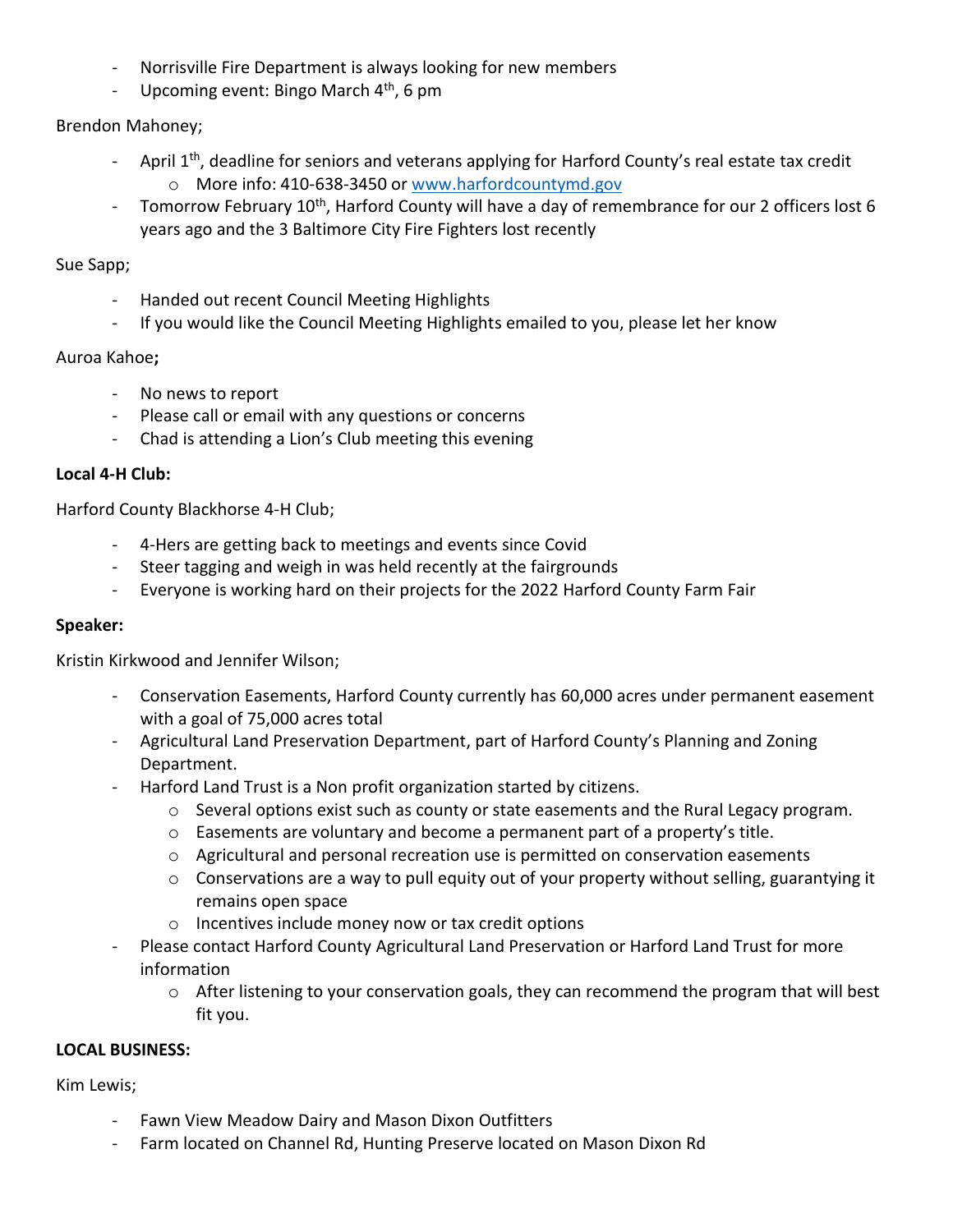- Farm services:
	- o Dairy and grain farm
	- o Bottles their own A2 raw milk for sale at their farm and Pond View Farm
- Hunting services:
	- o Dog training, dog boarding and hunting preserve
	- o Specializes in bird dogs, pointing and flushing dogs
	- $\circ$  Hunting season is October 1<sup>st</sup> March 31<sup>st</sup>
	- o Upcoming event, European Hunt
		- March 25<sup>th</sup>, will release 330 peasants

## **LOCAL NON PROFIT:**

Aimee O'Neill;

- Harford County Farm Fair
- 2022 will be the fair's 35th year, first fair was held in 1988
- 2022 Fair will be back in person and held July 20th  $-30<sup>th</sup>$ 
	- o July 20th 23rd, 4-H shows and livestock auction
	- $\circ$  July 24th 30<sup>th</sup>, open classes and lots od events such as mounted cowboy shooting and antique tractor pulls

# **OLD BUSINESS:**

Dee Anna Sobczak and Mark Wagner;

- Think Big!
- 50 100 customers are up and running now
- Have applied for State of Maryland grant program to serve more underserved areas
	- o Those grants include these roads:
		- **E** Amos Urey Road, Channel Road, Green Road, Jolly Acres Road, Long Corner Road (North), Onion Road (Extension), Telegraph Road

# **NEW BUSINESS:**

- Aimee O'Neill- Meet the Candidates Night
	- $\circ$  April 27<sup>th</sup> at 6:30 pm, held at Jarrettsville Gardens
	- o Anyone registered to run for an office is welcome to attend
	- o Only candidates can speak

# **ADOPTION OF MINUTES FROM PREVIOUS MEETING:**

- Minutes from our last meeting were approved by the Executive Board members.
- Our past meeting minutes can be viewed on the County website at, <http://www.harfordcountymd.gov/1634/Jarrettsville-Norrisville>
- We also email minutes to our email list. Please let us know if you would like your email added to our mailing list.

# **DAC and Parks & Rec Report:**

Aimee O'Neill;

- DAC
	- o Forest Hill, intersection of 23 and 24
		- 70 unit residential development